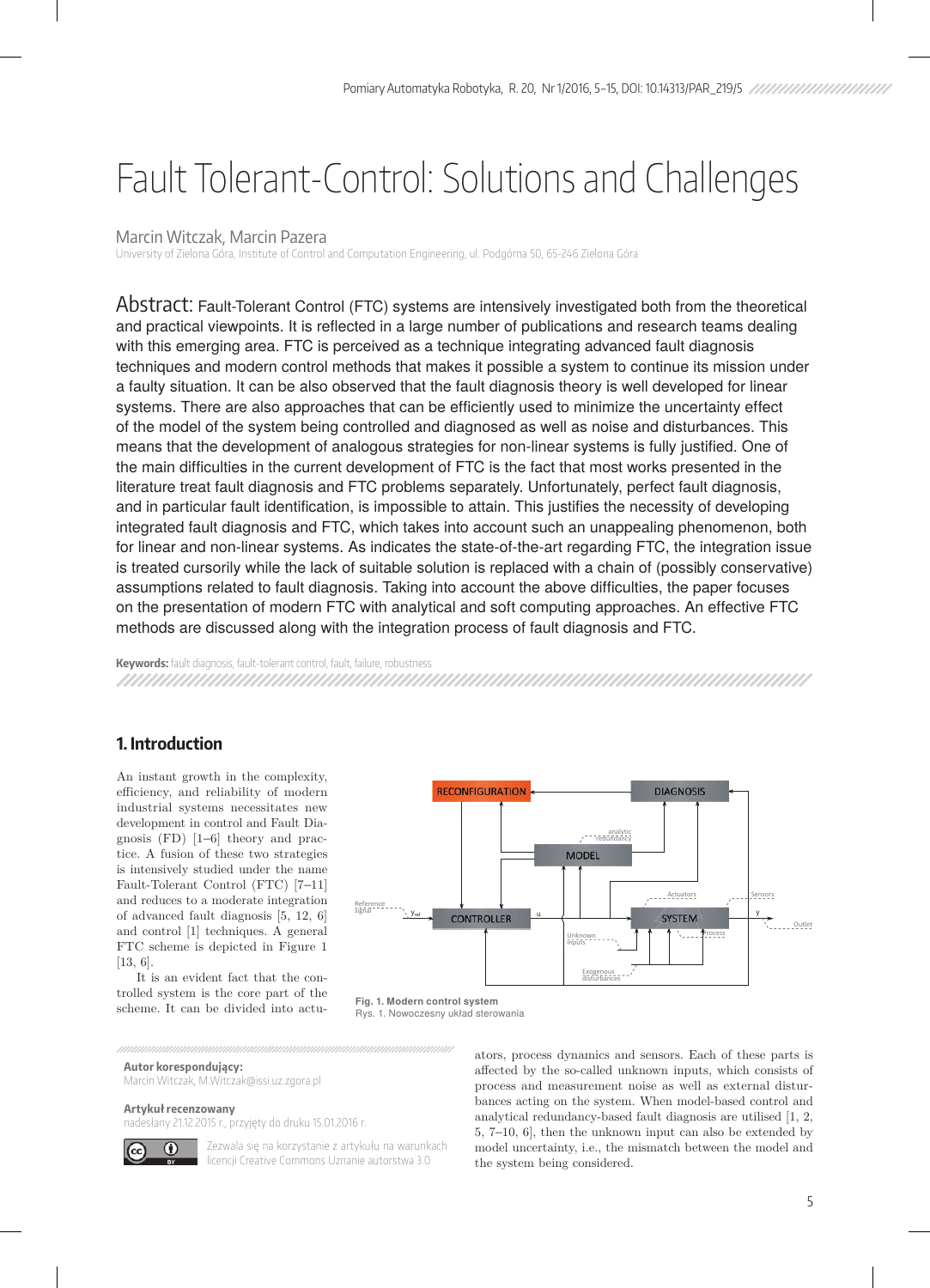

Exogenous<br>disturbances

**Fig. 3. Passive fault-tolerant controller** Rys. 3. Pasywny regulator tolerujący uszkodzenia

The system can also be affected by faults. This unappealing phenomenon can be defined as an unpermitted deviation of at least one characteristic property or parameter of the system from the normal condition, e.g., an actuator malfunction. On the other hand, the term *failure* pertains a complete breakdown of the system. Thus, the term *fault* stands for a malfunction rather than a catastrophe. Indeed, failure is a permanent interruption in the system ability of performing a required mission under specified operating conditions. Figure 2 presents possible system behaviours along with suitable FTC recovery actions that can bring the system performance back into the required performance.

Since the system can be split into three parts (Fig. 1), i.e., actuators, the process, and sensors, such a decomposition leads directly to three classes of faults [2, 11]:

- − *Actuator faults*, which can be viewed as any malfunction of the equipment that actuates the system.
- − *Sensor faults*, which can be viewed as serious measurements variations.
- − *Process faults* (or component faults), which occur when some changes in the system make the dynamic relation invalid, e.g., a leak in a tank.

In the light of the above discussion, the main objective of the paper is to give an outline concerning the FTC solutions as well as to indicate challenges in this emerging research area. The paper is organized as follows. Section 2 gives a general overview of the existing approaches. Starting from passive FTC up to advanced virtual actuators and sensors, all approaches are briefly discussed. Subsequently, the original FTC research achievements of the authors are reviewed and detailed in Section 3 and 4, respectively. As a result of the undertaken discussion, the challenges concerning modern FTC are formulated and exhibited in Section 5.

## **2. Overview of FTC Schemes**

#### **2.1. Passive FTC**

FTC systems can be divided two distinct classes  $[15, 11]$  – passive and active ones. In passive FTC [16−19], controllers are designed to be robust against a set of predefined faults, therefore there is no need for fault diagnosis. Therefore, the fault are treated in a similar fashion as disturbances. An obvious drawback of such an approach is the fact that a limited number of faults can be tolerated. Further, such a controller works sub-optimally for the nominal plant because its parameters are prearranged so as to get a trade-off between the performance and fault tolerance. It should be noted that the passive fault-tolerant controller is similar to the robust approach when uncertain systems are considered. Although the difference lies not only in the size and interpretation of faults versus uncertainties but also in the structure of the constraints resulting from the faults [1]. An overall structure of passive FTC is depicted in Fig. 3.

#### **2.2. Active FTC: Restructurable vs. Reconfigurable Approaches**

In contrast to passive ones, active FTC schemes react to the faults actively by reconfiguring control actions. This is realised in such a way as the system stability and acceptable performance is maintained. An active FTC, in the literature is sometimes also referred to as self-repairing, reconfigurable, restructurable, or self-healing control systems. To achieve fault tolerance, the control system relies heavily on fault diagnosis [5, 20, 6]. Hence, the main goal of the FTC system is to design the controller with an appropriate architecture, which enables stability and satisfactory performance, not only when all control components are healthy, but also in cases when there are faults in sensors, actuators, or other system components.

Usually, as depicted in Fig. 4, the FTC system can be divided into four sub-systems [15]:

- − a reconfigurable controller,
- − an FDD scheme,
- − a controller reconfiguration scheme,
- − a command/reference governor.

It should be noted that the inclusion of both fault diagnosis and a reconfigurable controller within the system structure is the main difference between the active and the passive FTC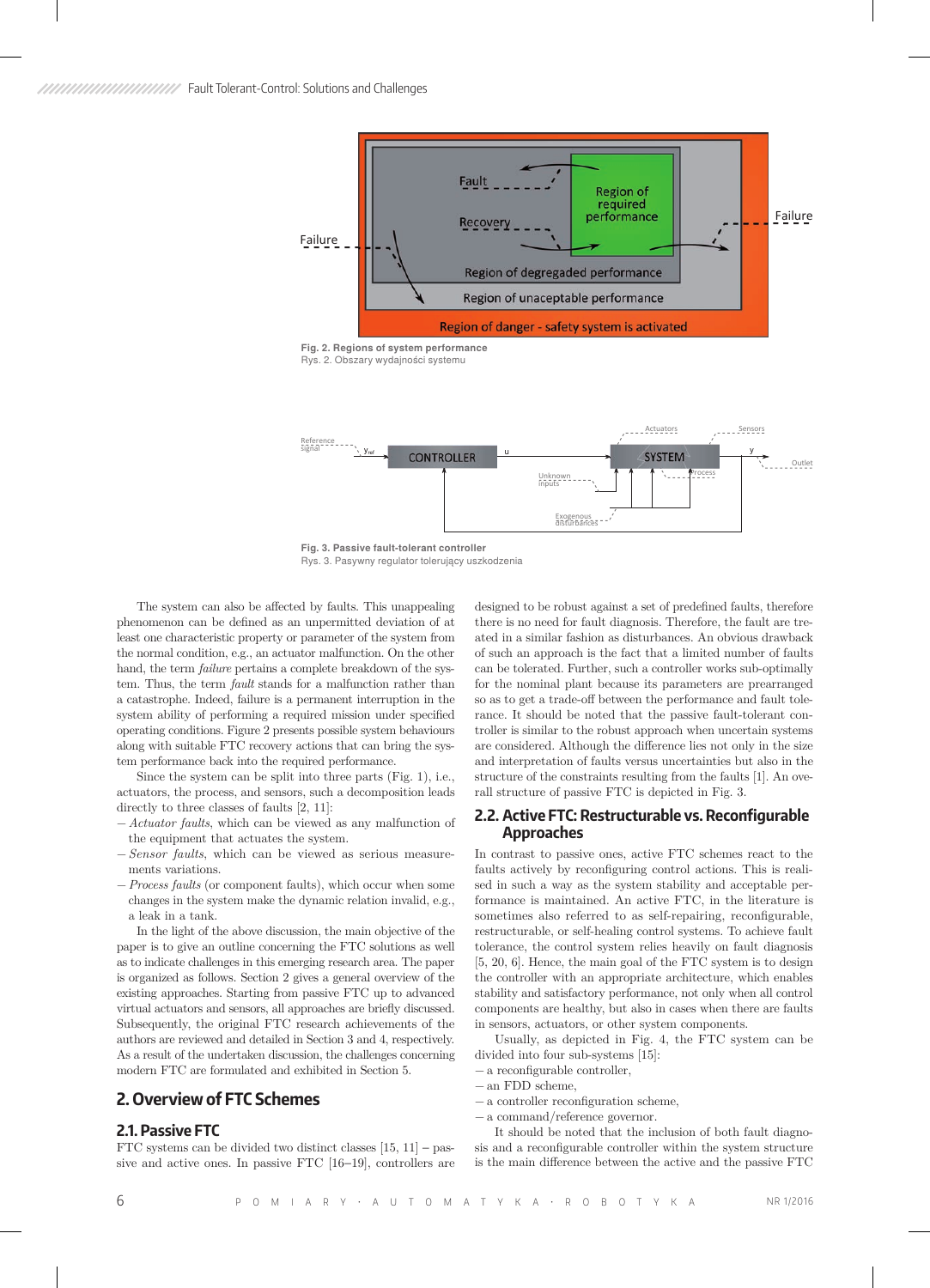system. Hence, the key issue of a successful FTC scheme is to design a controller which can be easily reconfigured. Lastly, a reconfiguration mechanism must be able to recover as much as possible the pre-fault system performance taking into account all uncertainties and constraints present in the system.

As shown in Fig. 4, fault diagnosis must provide information about all detected faults in real time. Based on this information, the reconfiguration block must take into consideration the current system behavior, as well as to construct an appropriate post-fault system model. Afterwards, the reconfiguration data for the controller should be designed, in such a way that a currently faulty system is stabilized and fault propagation is stopped. The second objective is to recover as much of the nominal performance as possible. At the same time, the actuator saturation and other system constraints should be taken into consideration and the system trajectories adjusted if necessary. Such an FTC system is often classified as a *reconfigurable* one, though some authors call it an accommodation scheme [1].

However, in some cases reconfiguration of the controller is not enough to stabilize the faulty system. In such cases, the structure of the new controller must be changed. This restructuring also uses an alternative input and output signals in the new controller configuration. Afterwards, a new control law has to be designed on-line. Such an FTC controller is called a *restructurable* fault-tolerant controller, and is depicted in Fig. 5. This type of FTC is also sometimes called reconfiguration [1], but to avoid confusion the former terms will be used, i.e., reconfigurable versus restructurable.

#### **2.3. Virtual Sensors and Actuators**

Besides of the known problems related to fault diagnosis and FTC, study on the following topics is needed for establishing an efficient and effective framework of FTC technology [11]:

- − advanced methods of system and/or controller reconfiguration,
- − advanced fault diagnosis and control methods for nonlinear and uncertain systems,
- − integrated design of fault diagnosis and reconfiguration mechanisms,
- − analysis of switched behavior between two different configurations and development of switching schemes,
- − implementation of reconfiguration mechanism under real time condition.

The above defined problems can partially be solved with the application of the so-called virtual sensors and actuators [21−23]. In the case of actuators, the approach rely on the idea of keeping the nominal controller in the loop and avoiding the complete controller redesign by placing a block between the controller output and the input of all available actuators (Fig. 6). The goal of this block is to provide a signal, which has the same effect as the broken actuator would have in the nominal system, therefore masking the fault. This is, of course, achieved by appropriate fault compensation and/or modifying suitably the nominal control strategy of fault-free actuators. That is why the approach can be perceived as a kind of *virtual actuator* [22, 24−27].



**Fig. 4. Reconfigurable fault-tolerant controller**





**Fig. 5. Restructurable fault-tolerant controller**

Rys. 5. Restrukturyzowalny regulator tolerujący uszkodzenia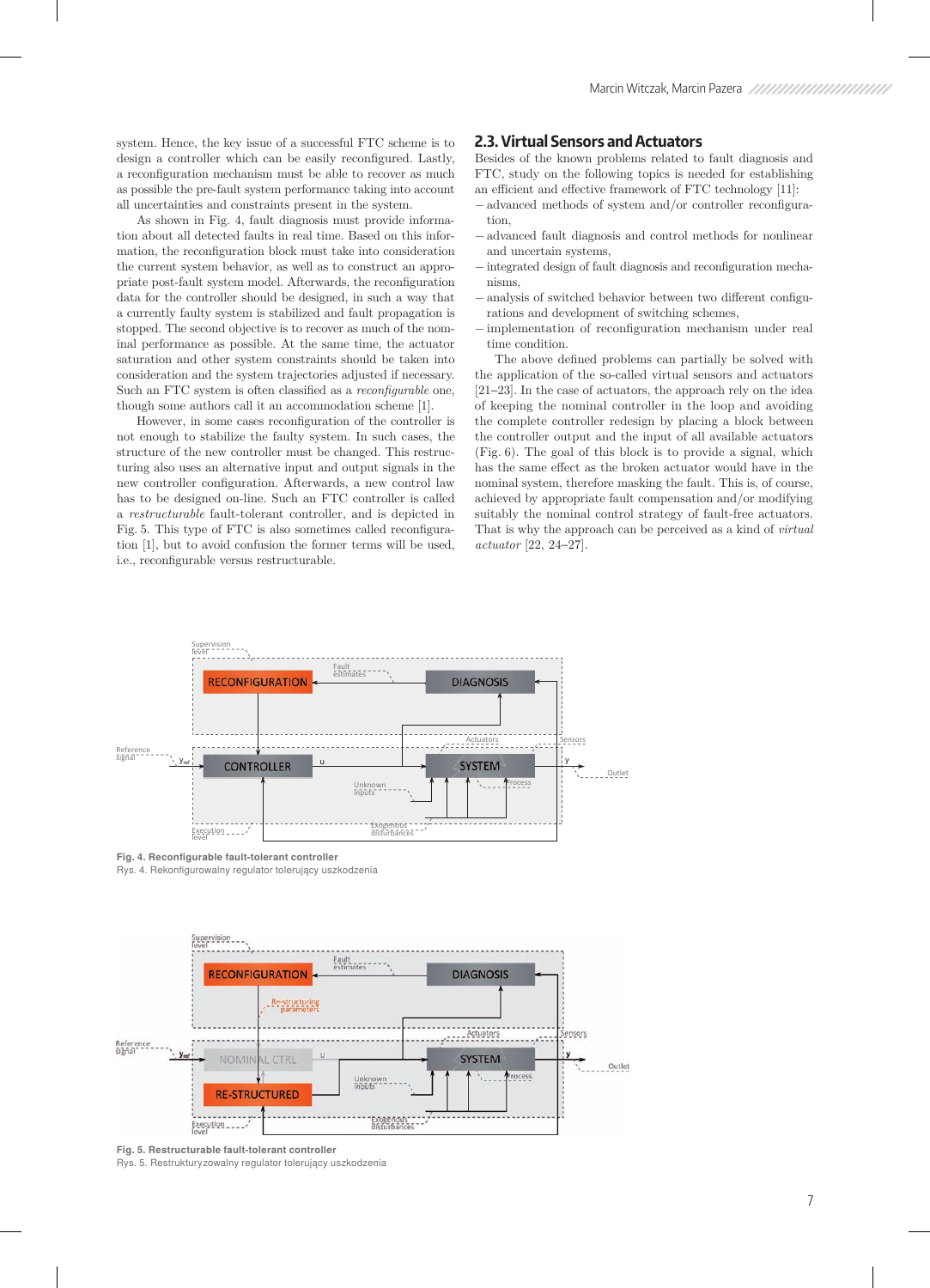

**Fig. 6. Virtual actuator-based FTC**

Rys. 6. FTC bazujące na wirtualnym urządzeniu wykonawczym



**Fig. 7. Virtual sensor-based FTC**

Rys. 7. FTC bazujące na wirtualnym czujniku pomiarowym

The main drawback of the approaches presented in the literature is that a perfect information about the faults is required (no fault estimation uncertainty). Another issue is the fact that they are designed for linear deterministic systems without taking into account modelling uncertainty, disturbances and system and control constraints that inevitable in real control systems. This can be realized with the so called virtual sensors [21, 28, 11]. After a sensor fault is detected and isolated, the FTC system is reconfigured to use all but corrupted sensor readings, while the output of the virtual sensor replaces the output of the faulty sensor (Fig. 7). After the sensor is repaired or replaced, the use of all sensors can be safely resumed. That is why the proposed strategy is called a *virtual sensor*.

In both cases (virtual sensors and actuator), their performance is strongly related with fault diagnosis quality. Thus, the better the fault estimation the better results provided by virtual sensors and actuator. In the light of this comment, the objective of the subsequent section is to discuss recent advances in this emerging area.

# **3. Fault Estimation**

Fault estimation has been addressed using various strategies, e.g.: augmenting the state vector by an unknown input, two- -stage Kalman filter [29], minimum variance input and state estimator [30, 31], adaptive estimation [32], sliding mode high- -gain observers [33] and finally, an *H*∞ approach [34]. The fault estimation can also be formulated as a parameter estimation problem [35] leading to the application of parameter estimation

algorithms. For example, [36] proposed a unified framework based on a model reference approach for non-linear systems that can be represented by means of Takagi-Sugeno models. In [37], a fault estimation scheme for linear parameter-varying systems is presented. In [38], an observer scheme that estimates simultaneously the state and the fault is proposed. For non-linear systems, the observer-based FDI approaches have gained a lot of interest [39, 40] and FDI formulations for some classes of nonlinear systems have been derived. In [41], state affine nonlinear systems have been handled, and in [41, 42], the class of input-affine systems has been considered, among others. The work [43] presents a detailed geometric description of how to tackle the residual generation problem for non-linear systems. On the other hand, [44] presents a procedure to design a bank of extended *H*∞ observers for sensor FDI for a certain class of non-linear systems. There are also approaches that employ soft computing techniques, e.g., neural networks [45].

Taking into account the above discussion, let us consider a non-linear discrete-time system

$$
\boldsymbol{x}_{k+1} = \boldsymbol{A}\boldsymbol{x}_k + \boldsymbol{B}\boldsymbol{u}_k + \boldsymbol{D}\boldsymbol{d}_k + g(\boldsymbol{x}_k, \boldsymbol{u}_k) + \boldsymbol{B}\boldsymbol{f}_{a,k} + \boldsymbol{W}_1\boldsymbol{w}_k \qquad (1)
$$

$$
\mathbf{y}_k = \mathbf{C}\mathbf{x}_k + \mathbf{f}_{s,k} + \mathbf{W}_2 \mathbf{w}_k \tag{2}
$$

where  $\mathbf{x}_k \in X \subset \mathbb{R}^n$  is the state,  $\mathbf{u}_k \in U \subset \mathbb{R}^r$  stands for the input,  $\textbf{\emph{y}}_{k} \in \mathbb{R}^{m}$  denotes the output,  $\textbf{\emph{f}}_{a,k} \in \mathbb{R}^{r}$  stands for the actuator fault *f*<sub>*s,k</sub>* ∈  $\mathbb{R}^m$  denotes the sensor fault,  $d_k$  ∈  $\mathbb{R}^q$  is the unknown input</sub> disturbance,  $\mathbf{w}_k$  is an exogenous disturbance vector. Considering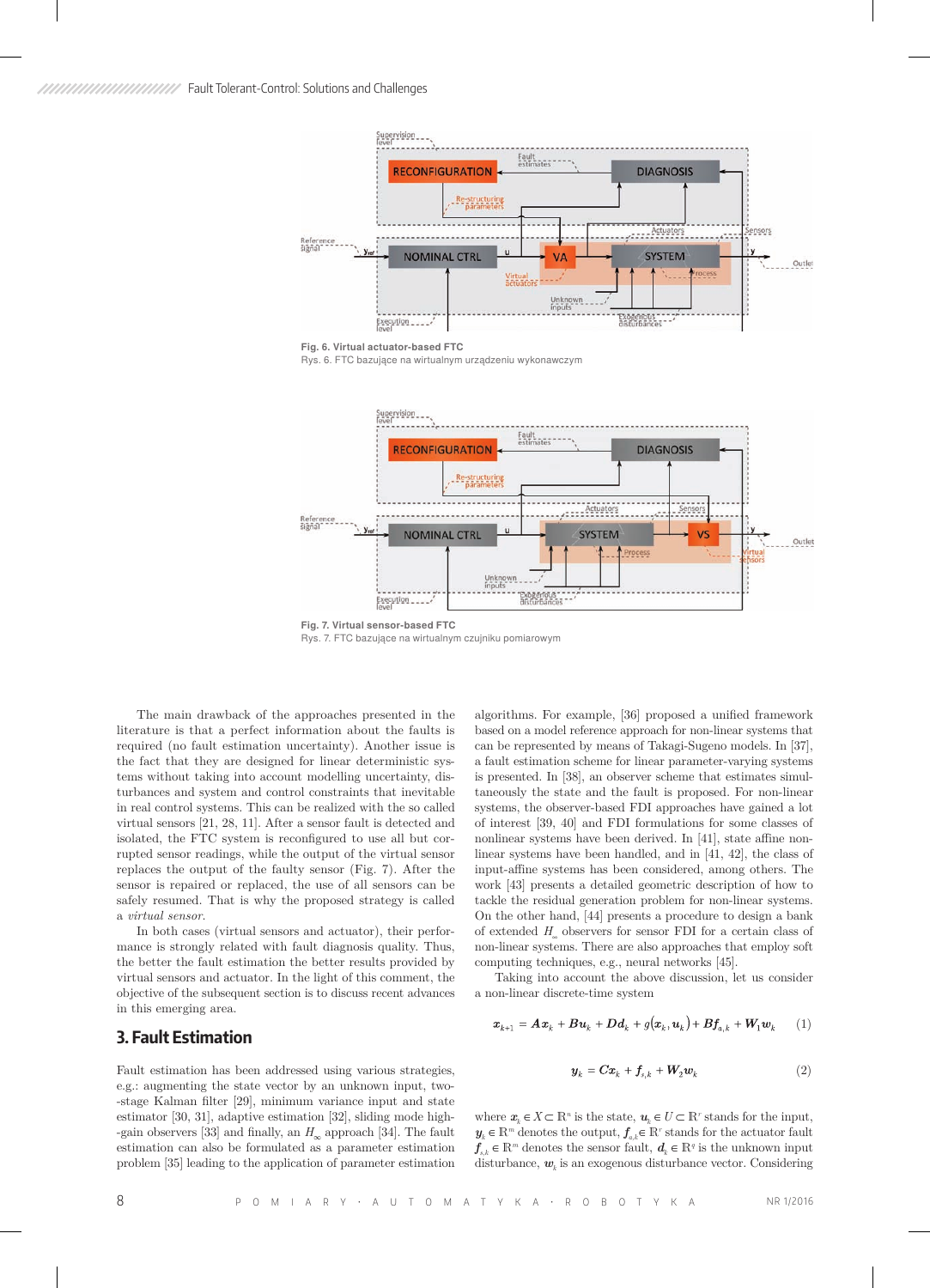the system model  $(1)–(2)$ , the problem is to design an observer that will be able to estimate simultaneously the state  $x_k$  and the faults  $f_{ak}$  and  $f_{sk}$ , as well as decouple the effect of the unknown input  $d_k$  while minimizing the influence of  $w_k$ .

As it was already mentioned, FTC, and in particular, virtual sensor and actuator strategies are based on information about faults. Thus, the solution to the above problem constitutes the preliminary step towards an efficient FTC. On the other hand, the problem is not trivial and its solution for the actuator fault case was provided recently by Witczak et al. [46]. For that purpose, the following structure was proposed along with a suitable computational algorithm:

$$
\boldsymbol{z}_{k+1} = \boldsymbol{N} \boldsymbol{z}_k + \boldsymbol{G} \boldsymbol{u}_k + \boldsymbol{L} \boldsymbol{y}_k + \boldsymbol{T} \boldsymbol{B} \boldsymbol{f}_{a,k} + \boldsymbol{T} g(\hat{\boldsymbol{x}}_k, \boldsymbol{u}_k) \tag{3}
$$

$$
\hat{\boldsymbol{x}}_k = \boldsymbol{z}_k - \boldsymbol{E} \boldsymbol{y}_k \tag{4}
$$

$$
\hat{f}_{k+1} = \hat{f}_k + F(\mathbf{y}_k - C\hat{\mathbf{x}}_k)
$$
\n(5)

where  $\hat{\boldsymbol{x}}_k$  and  $\hat{\boldsymbol{f}}_k$  are the state and fault estimates, respectively.

Note that the sensor fault can also be estimated with the above approach but it requires suitable technical manipulations. For the purpose of simplicity, the scheme for simultaneous sensor and actuator fault is presented for linear systems of the form:

$$
\overline{\boldsymbol{x}}_{k+1} = \overline{\boldsymbol{A}} \, \overline{\boldsymbol{x}}_k + \overline{\boldsymbol{B}} \, \boldsymbol{u}_k + \overline{\boldsymbol{B}} \, \boldsymbol{f}_{a,k} + \overline{\boldsymbol{W}}_1 \boldsymbol{w}_k \tag{6}
$$

$$
\overline{\boldsymbol{y}}_k = \overline{\boldsymbol{C}} \overline{\boldsymbol{x}}_k + \overline{\boldsymbol{C}}_f \boldsymbol{f}_{s,k} + \overline{\boldsymbol{W}}_2 \boldsymbol{w}_k \tag{7}
$$

where:  $\overline{x}_k \in \mathbb{R}^n$ ,  $u_k \in \mathbb{R}^r$ ,  $\overline{y}_k \in \mathbb{R}^m$ , denote the state, input and output, respectively.

The objective of further deliberations is to design a scheme that will be able to simultaneously estimate the system state along with the sensor and actuator fault, respectively. To settle this problem, let us consider a filter of the form:

$$
\boldsymbol{s}_{k+1} = \boldsymbol{D}(\overline{\boldsymbol{y}}_k - \boldsymbol{s}_k) \tag{8}
$$

where  $D \in \mathbb{R}^{m \times m}$  is a matrix with eigenvalues lying within a unit circle. Substituting (7) into (8) gives:

$$
\mathbf{s}_{k+1} = -D\mathbf{s}_k + D\overline{\mathbf{y}}_k = -D\mathbf{s}_k + D\overline{C}\overline{\mathbf{x}}_k + D\overline{C}_f\mathbf{f}_{\mathbf{s},k} + D\overline{\mathbf{W}}_2\mathbf{w}_k \tag{9}
$$

Thus, an extended state vector can be defines as:

$$
\boldsymbol{x}_{k+1} = \begin{bmatrix} \overline{\boldsymbol{x}}_{k+1} \\ \boldsymbol{s}_{k+1} \end{bmatrix} = \boldsymbol{A} \boldsymbol{x}_k + \boldsymbol{B} \boldsymbol{u}_k + \boldsymbol{L} \boldsymbol{f}_k + \boldsymbol{W} \boldsymbol{w}_k, \tag{10}
$$

where:

$$
f_k = \begin{bmatrix} f_{a,k} \\ f_{s,k} \end{bmatrix}, A = \begin{bmatrix} \overline{A} & 0 \\ \overline{DC} & -D \end{bmatrix}, B = \begin{bmatrix} \overline{B} \\ 0 \end{bmatrix},
$$

$$
L = \begin{bmatrix} \overline{B} & 0 \\ 0 & D\overline{C}_f \end{bmatrix}, W = \begin{bmatrix} \overline{W}_1 \\ D\overline{W}_2 \end{bmatrix}.
$$

While the corresponding output equation is:

$$
\mathbf{y}_{k} = \mathbf{C}\mathbf{x}_{k},\tag{11}
$$

with

#### $C = [0 \ 1].$

It can be observed that the problem of estimating  $\bar{x}_k$ ,  $f_{a,k}$ and  $f_{s,k}$  was reduced to estimating  $x_k$  and  $f_k$  described by (10)− (11), respectively. This allows direct application of the scheme (3)−(5). As a result, the proposed approach is able simultaneously estimate sensor and actuator faults but it cannot be applied for the process fault. Indeed, the process fault can be described as follows:

$$
\boldsymbol{x}_{k+1} = \Big(\!\boldsymbol{A} + \sum_{i=1}^{n_p} A_{i,f} \, \boldsymbol{f}_{p,i}\Big) \boldsymbol{x}_k + \boldsymbol{B} \boldsymbol{u}_k + \boldsymbol{B} \boldsymbol{f}_{a,k} + \boldsymbol{W}_1 \boldsymbol{w}_k \qquad (12)
$$

$$
\mathbf{y}_k = C\overline{\mathbf{x}}_k + C_f \mathbf{f}_{s,k} + \mathbf{W}_2 \mathbf{w}_k, \tag{13}
$$

where  $f_{p,i}$  stands for the *i*-th process fault. An immediate observation of the above system description leads to the conclusion that, even for linear system, the process fault estimation problem is a nonlinear one. Indeed, the multiplication between fault and state in (12), i.e.,  $f_{p,i}$   $\mathbf{x}_k$  clearly justifies this conclusion. A research on multiplicative fault detection and estimation was realized using sliding mode observers [47], adaptive observers for linear and nonlinear systems [48, 32, 49] as well as for linear parameter-varying ones [50].

Unfortunately, up to the authors knowledge, there is no solution present in the literature that is able to clearly identify the source of a fault and to provide its accurate estimate. Irrespective of the above unappealing phenomenon, the objective of the subsequent part is to discuss recent developments in the area of fault compensation and accommodation.

#### **4. Fault Compensation and Accommodation**

Recently, a number of books was published in the last decade on the emerging problem of the FTC. In particular, the book [7] is mainly devoted to fault diagnosis while providing some general rules for the hardware-redundancy-based FTC. On the contrary, the work [8] introduces the concepts of the active and passive FTC. It also investigates the problem of performance and stability of the FTC under imperfect (delayed and imprecise) fault diagnosis. In particular, the authors consider (under a chain of some, not necessarily easy to satisfy assumptions) the effect of a delayed fault detection and an imperfect fault identification but the fault diagnosis scheme is treated separately during the design and no real integration of the fault diagnosis and the FTC is proposed. The FTC is also treated in a very interesting



**Fig. 8. Virtual actuator-based fault compensation** Rys. 8. Kompensacja uszkodzeń bazująca na wirtualnym urządzeniu wykonawczym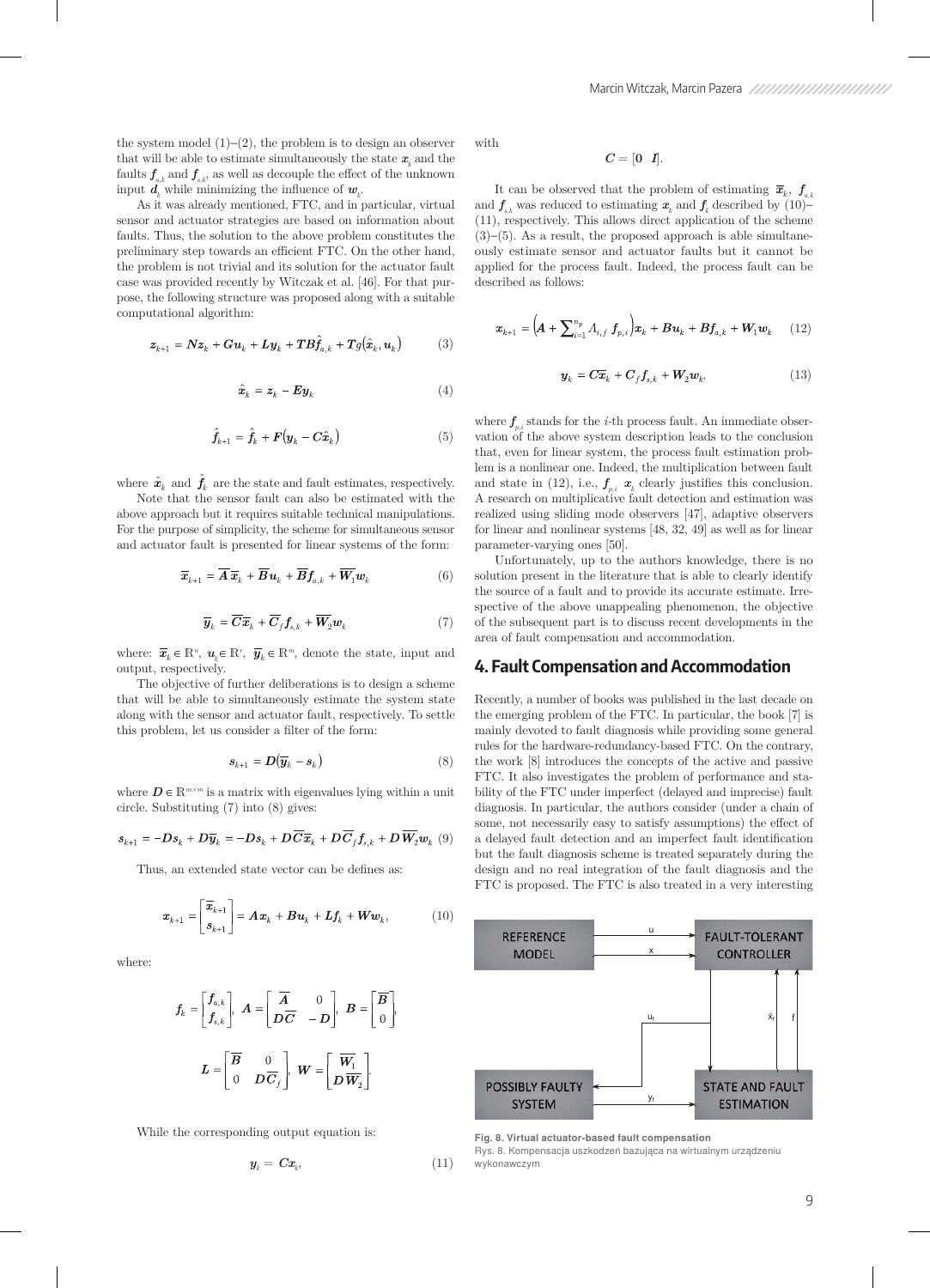



**Fig. 9. Virtual actuator-based fault compensation and accommodation** Rys. 9. Kompensacja i akomodacja uszkodzeń bazująca na wirtualnym uszkodzeniu wykonawczym

**Fig. 10. Multi-tank system** Rys. 10. Układ wielu zbiorników

work [9] where the number of practical case studies of FTC is presented, i.e., a winding machine, a three-tank system, and an active suspension system. Unfortunately, in spite of the incontestable appeal of the proposed approaches the FTC integrated with the fault diagnosis is not studied.

As it was the case in the preceding section, let us start with the actuator faults. The idea of integrating fault estimation, compensation and control for the nonlinear system (1)−(2) was introduced in [51]. The approach is depicted in Fig. 8.

The control strategy is given as follows:

$$
\boldsymbol{u}_{f,k} = -\hat{\boldsymbol{f}}_k + \boldsymbol{K}_1 \big( \boldsymbol{x}_k - \hat{\boldsymbol{x}}_{f,k} \big) + \boldsymbol{K}_2 \big[ g(\boldsymbol{x}_k) - g(\hat{\boldsymbol{x}}_{f,k}) \big] + \boldsymbol{u}_k \qquad (14)
$$

where  $\mathbf{x}_k$  and  $\mathbf{u}_k$  are the reference state and input, respectively. While  $\hat{\hat{\mathbf{z}}}_{f,k}$ ,  $\hat{\mathbf{f}}_k^{\kappa}$  are the state and fault estimates of the faulty system. The design strategy boils down to compensating the effect of a fault in such a way as the faulty state follows the reference one. The strategy is composed of the nominal nonlinear controller (with gains  $K_1$  and  $K_2$ ) and the fault compensator  $-\hat{f}_k$ . Thus, in the light of the above discussion, it can be perceived as a *virtual actuator*. However, if fault compensation cannot be realized within the required range then the proposed approach will lead to the divergence from the reference state.

The approach proposed in [52], tackles the above-mentioned difficulties by providing an elegant way of incorporating actuator fault diagnosis (particularly the fault identification) into the fault-tolerant control framework. The proposed approach is based on a triple stage procedure. It starts from actuator fault estimation, then the fault is compensated with a robust controller. Finally, if the fault compensation does not provide satisfactory results, which means that the current state does not

belong to the robust invariant set, then a suitable predictive control actions are performed in order to enhance the invariant set. This appealing phenomenon makes it possible to enlarge the domain of attraction, which makes the proposed approach an efficient solution. The crucial issue is to maintain the state of the system inside the robust invariant feasible set, which is a set of states guaranteeing the stability of the proposed control strategy. The overall scheme of the approach is given in Fig. 9.

The proposed control scheme, which is a combination of the fault-compensation [51] and predictive control [53] schemes is as follows:



**Fig. 11. Incipient fault estimated with linear and robust UIO** Rys. 11. Uszkodzenie powoli narastające estymowane przy użyciu liniowego obserwatora i odpornego obserwatora o nieznanym wejściu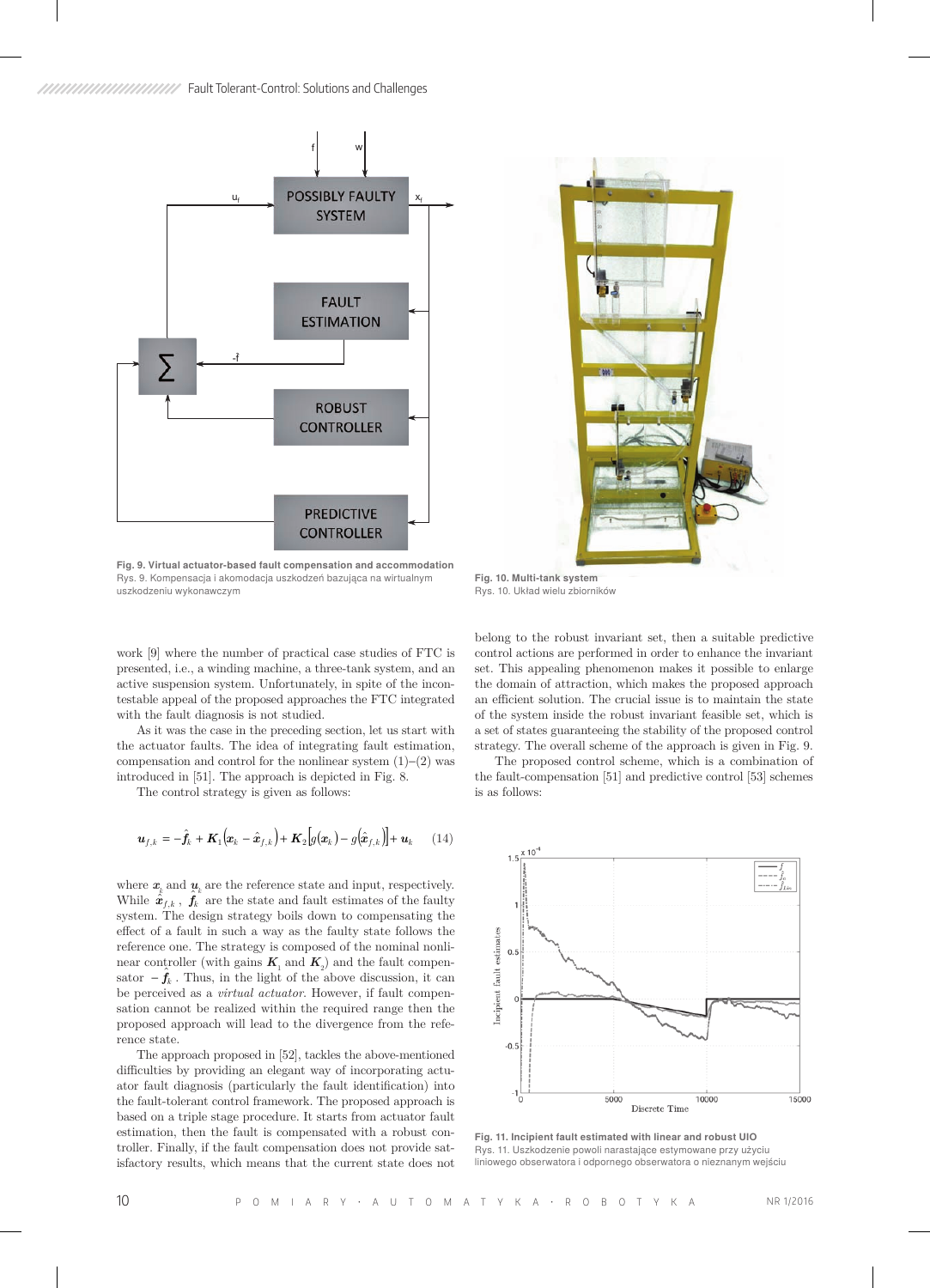$$
\boldsymbol{u}_{f,k} = -\boldsymbol{K}\boldsymbol{x}_k - \hat{\boldsymbol{f}}_{k-1} + \boldsymbol{c}_k,\tag{15}
$$

while the predicted future input corresponds to the finite horizon optimization that has to be activated when the input constraints are close to be violated by the fault compensation mechanism. This means that the remaining actuators should be suitably activated in order to compensate the effect of a faulty actuator. In particular it is described by:

$$
\boldsymbol{\mu}_{f,j} = \begin{cases} -\boldsymbol{K}\boldsymbol{x}_j - \hat{\boldsymbol{f}}_{k-1} + \boldsymbol{c}_j, & j = k,...,k + n_c - 1, \\ -\boldsymbol{K}\boldsymbol{x}_j - \hat{\boldsymbol{f}}_{k-1}, & j \ge k + n_c, \end{cases}
$$
(16)

where:

- $n_c$  is the prediction horizon,
- $-$  **K** is the  $H_{\infty}$  controller designed to achieve robustness with respect to exogenous disturbances and fault estimation uncertainty,
- $-\hat{f}_{k-1}$  is the fault estimate, which compensates the effect of a fault,
- $− c<sub>j</sub>$  is a vector introducing additional design freedom, which should be exploited when the fault compensation along with robust control do not provide expected results indicated by going outside an invariant set.

Thus, the presented scheme enhances the abilities of the approach [51] by enabling appropriate control actions  $c_k$  when the fault compensation does not provide required results. This scheme can also be perceived as a virtual actuator with *K* being a nominal controller and  $\hat{f}_k$  and  $c_k$  provide appropriate fault compensation and accommodation actions. It should be also pointed out that the proposed approach was extended to cope with nonlinear systems described in the Takagi-Sugeno framework [54].

As it was already mention, the design of virtual sensors rely on replacing measurements provided by faulty system with their estimates. This means that the fault of a sensor cannot lead to the loss of observability property of the entire system, which means that a suitably moderated hardware must be ensured. The implementation of on-line observability tests for linear systems is very easy and straightforward while for nonlinear sys-



**Fig. 12. Fault estimation error**  Rys. 12. Błąd estymacji uszkodzenia

tem it constitutes a significant challenge. To summarize, the virtual actuator can be realized by a simple output feedback controller of the form:

$$
\mathbf{u}_{f,k} = -\mathbf{K}\,\hat{\mathbf{x}}_k. \tag{17}
$$

Finally, it is an obvious fact that process faults can be accommodated in a similar fashion as those of actuators. However, fault compensation depends on the type of the fault and cannot be written in an universal fashion.

#### **4.3. Illustrative Example – Fault Estimation**

In order to show the effectiveness of the presented fault estimation approach the multi-tank system presented in Fig. 10 is chosen. Such a system is designed for simulating the real industrial multi-tank systems in the laboratory conditions [59]. It consists of three separate tanks placed each above other and equipped with drain valves and level sensors based on a hydraulic pressure measurement. Each of them has a different cross-section in order to reflect system nonlinearities. The lower bottom tank is a water reservoir for the system. A variable speed water pump is used to fill the upper tank. The water outflows the tanks due to gravity. The considered multi-tank system has been designed to operate with an external, PC-based digital controller. The control computer communicates with the level sensors, valves and a pump by a dedicated I/O board and the power interface. The I/O board is controlled by the real-time software, which operates in a MATLAB/Simulink environment. For further information the reader is referred to the INTECO manufacturer documentation.

Let us consider the following fault scenario, which can be perceived as a decrease of the pump efficiency:

– incipient fault:

$$
\mathbf{f}_{a,k} = f(x) = \begin{cases}\n-0.2(k + 500)u_k, & 5000 \le k \le 10000 \\
0, & \text{otherwise}\n\end{cases}
$$
\n(18)

All of experiments were performed with real system exclusively.

Figure 11 presents the result of the incipient fault estimation obtained with robust UIO and linear observer. It is easy to



**Fig. 13. State estimation error – first tank** Rys. 13. Błąd estymacji stanu – pierwszy zbiornik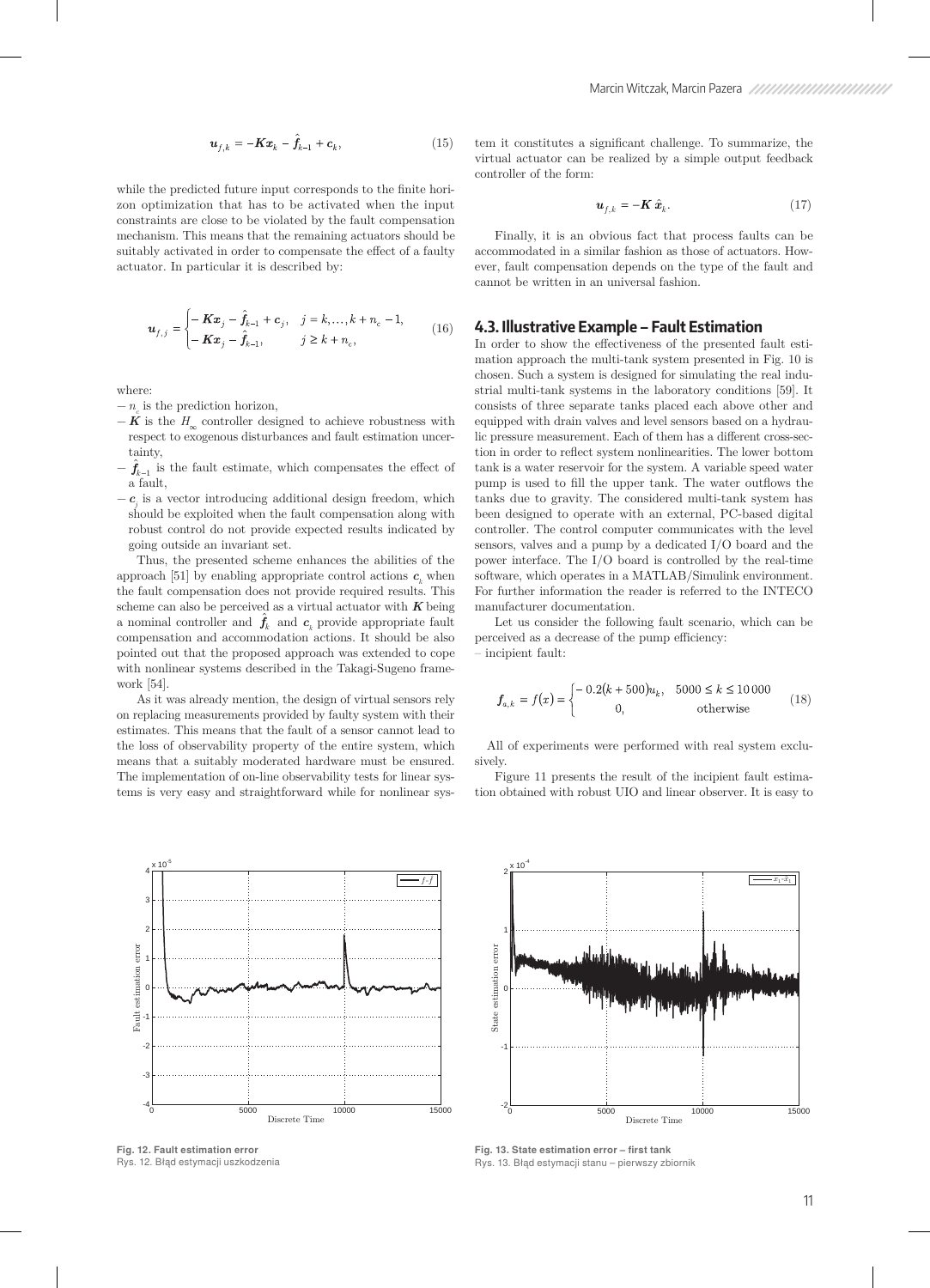

**Fig. 14. State estimation error – second tank** Rys. 14. Błąd estymacji stanu – drugi zbiornik



**Fig. 15. State estimation error – third tank Rys. 15. Błąd estymacji stanu – trzeci zbiornik**



**Fig. 16. Cooperative virtual sensors and actuators**

Rys. 16. Kooperujące wirtualne czujniki i urządzenia wykonawcze

observe that the fault is estimated with relatively small error, which is depicted in Fig. 12.

The robust UIO estimates the incipient fault much better than the linear one.

Figures 13–15 present the state estimation errors in the first, second and third tank, respectively.

The presented results clearly indicated that high quality fault and state estimation can be achieved in real conditions with the presented approach. This recommends to apply the proposed approach in industrial conditions. Moreover, it can be further integrated with the approaches proposed in [52, 53]. Due to the lack of space, the preliminary results regarding virtual actuator design exposed in [52, 53] are not presented in this paper and, for further details, the reader is referred to these references.

#### **5. Challenges: Cooperative Virtual Sensors and Actuators**

As it was already mentioned, several recent works threats the virtual sensing or actuation separately [55, 56], even if they work simultaneously. Moreover, the possible process faults are usually neglected and the approaches are dedicated to either sensor or actuator faults, respectively. In particular [56], uses

the virtual sensors-actuators arrays only in terms of collocation of sensors in the middleware [55, 57], does not consider process faults, similarly as in [58]. This observations leads to the novelty of proposed research direction that can be reflected in a cooperative virtual sensors and actuator schemes. Such an approach can also be employed to exclude sensor/actuator fault and to realize process fault estimation and accommodation in an efficient way. Taking into account the discussion provided in the preceding part of this paper, it can be concluded that both virtual sensors and virtual actuators strategies can be used independently. However, the cooperative scheme has to be introduced in order to detect and accommodate the process faults and to enhance the overall effectiveness of the Fault Detection and Isolation (FDI) and FTC. Indeed, most of the works present in the literature are devoted to either virtual sensor or virtual actuator design, respectively. This is of course under the assumption that either all sensors or actuators are fault-free. The situation is even worst when process faults are taken into account. Thus, the cooperative scheme joining advantages of virtual sensors and actuators should be perceived as a good remedy to this problem (Fig. 16).

Due to the fact that all industrial systems grow rapidly, FTC systems are commonly studied nowadays, both from theoretical and practical viewpoints [11, 15]. Vast publication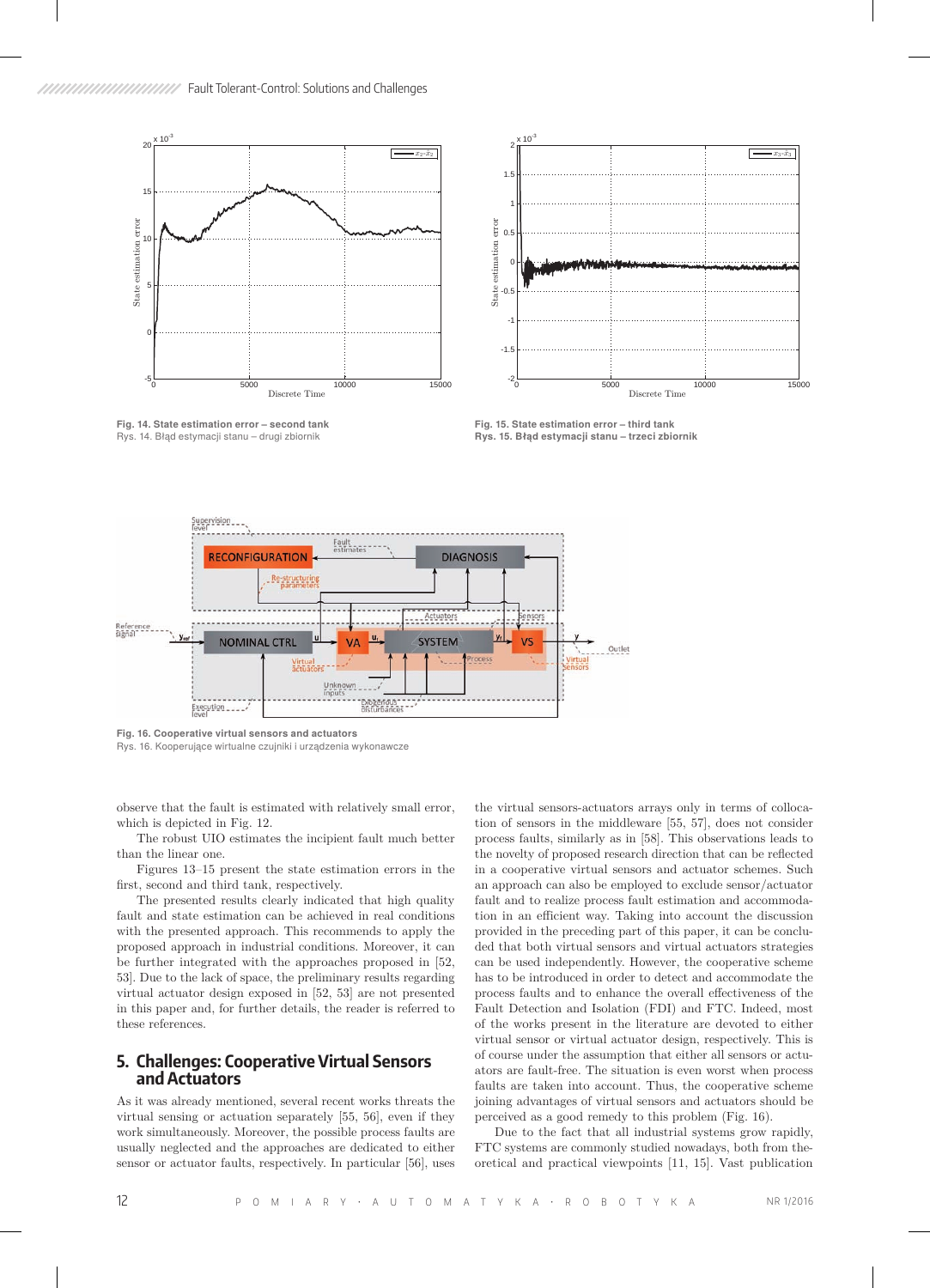record witnesses growing demands and expectations for the FTC and FDI. Despite the above facts, there are still many unsolved mathematical issues and a wide area of multidisciplinary engineering application on the cross-section of control, computing and signal processing. In the light of the stateof-the art, the integrated FTC and FDI working within an uncertain environment is still a meaningful and open problem. The integration should incorporate the constraints of the system and control variables, the cost function describing quality of control, and also restrain the effects of disturbances and noises. All the above, severely increase the complexity of the problem stated while making the solutions more universal and reliable. The cooperative scheme of virtual actuators and virtual sensors has not been yet investigated. Thus, the pioneering nature of the research can be justified by the fact that such an approach can also be employed to exclude sensor/actuator fault and to realize process fault estimation and accommodation in an efficient way. Such an approach has never been treated in the literature. Due to this fact, its novelty becomes evident. Its realization requires an application of the new approaches taking advantages of an advanced analysis of stability, observability and controllability. The proposed research framework is based on few main objectives. Firstly, new theoretical approaches will be developed using the general virtual sensor and actuator approach, which constitute the base for the realization of the second part devoted to cooperative scheme. Finally, the above approaches will be used to estimate the actuator, sensor and process faults simultaneously and then to accommodate their impact with an appropriate control action. The proposed solutions constitute an answer for the unsolved problems that can be summarized as follows:

- − Modelling and robust estimation of lost of effectiveness due to actuator malfunctions (faulty situations) and the design of virtual actuators adapting the control strategy to new conditions within the uncertain environment.
- − Virtual sensor design for the validation of inconsistent sensor data: minimize the risk with the inconsistent measurement that may have serious consequences for the system performance.
- − Integration of virtual actuator and sensor-based FTC with the fusion of analytical modeling techniques account the constraints related with the non-linear system and its control variables.
- − Development of process faults estimation technique along with sensor and actuator fault estimation and compensation.

# **6. Conclusions**

The main objective of this paper was to review recent advances in the area of fault-tolerant control. In particular, starting from essentials of fault diagnosis, the reader is introduced to robust FTC. Subsequently, more advanced active FTC schemes are introduced and their advantages and drawback are discussed. The preliminary part ends with the advanced virtual sensors and actuators schemes. The remaining part of the paper is devoted to the presentation of the recent results achieved by the authors in the emerging area of FTC. In particular, the advanced fault estimation scheme is described and then virtual actuators schemes are discussed. The paper ends with a discussion regarding the future of FTC, which is related to the cooperative virtual sensors and actuators capable of handling simultaneous actuator, sensor and process faults.

#### **References**

1. Blanke M., Kinnaert M., Lunze J., Staroswiecki M., *Diagnosis and Fault-Tolerant Control*, Springer-Verlag, New York 2006, DOI: 10.1007/978-3-540-35653-0.

- 2. Chen J., Patton R.J., *Robust Model-Based Fault Diagnosis for Dynamic Systems*, Kluwer Academic Publishers, London 1999, DOI: 10.1007/978-1-4615-5149-2.
- 3. Isermann R., *Fault-Diagnosis Systems. An Introduction from Fault Detection to Fault Tolerance*, Springer-Verlag, New York 2006, DOI: 10.1007/3-540-30368-5.
- 4. Kościelny J., *Diagnostics of Automatic Industrial Processes*, Academic Publishing Office EXIT, Warsaw 2001.
- 5. Korbicz J., Kościelny J.M., Kowalczuk Z., Cholewa W. (Eds.), *Fault Diagnosis. Models, Artificial Intelligence*, *Applications*, Springer-Verlag, Berlin 2004, DOI: 10.1007/978-3-642-18615-8.
- 6. Witczak M., *Modelling and Estimation Strategies for Fault Diagnosis of Non-linear Systems*, Springer-Verlag, Berlin 2007, DOI: 10.1007/978-3-540-71116-2.
- 7. Isermann R., *Fault-Diagnosis Applications: Model-Based Condition Monitoring, Actuators, Drives, Machinery, Plants, Sensors, and Fault-tolerant Systems*, Springer-Verlag, Berlin 2011, DOI: 10.1007/978-3-642-12767-0.
- 8. Mahmoud M., Jiang J., Zhang Y., *Active Fault Tolerant Control Systems. Stochastic Analysis and Synthesis*, Springer-Verlag, Berlin 2003, DOI: 10.1007/3-540- 36283-5.
- 9. Noura H., Theilliol D., Ponsart J., Chamseddine A., *Fault-tolerant Control Systems. Design and Practical Applications*, Springer-Verlag, Berlin 2009, DOI: 10.1007/978-1-84882-653-3.
- 10. Ducard G., *Fault-tolerant Flight Control and Guidance Systems: Practical Methods for Small Unmanned Aerial Vehicles*, Springer-Verlag, Berlin 2009, DOI: 10.1007/978- 1-84882-561-1.
- 11. Witczak M., Fault Diagnosis and Fault-Tolerant Control Strategies for Non-Linear Systems. Analytical and Soft Computing Approaches, Springer International Publishing, Heidelberg 2014, DOI: 10.1007/978-3-319-03014-2.
- 12. Korbicz J., Kościelny J.M. (Eds.), *Modeling, Diagnostics and Process Control. Implementation in the DiaSter System*, Springer-Verlag, Berlin 2011, DOI: 10.1007/978- 3-642-16653-2.
- 13. Witczak M., *Advances in model-based fault diagnosis with evolutionary algorithms and neural networks*, "International Journal of Applied Mathematics and Computer Science", Vol. 16, No. 1, 2006, 85−99.
- 14. Blanke M., Bøgh S., Jørgensen R.B., Patton R.J., *Fault detection for diesel engine actuator. A benchmark for FDI*, "Control Engineering Practice", Vol. 3, No. 12, 1995, 1731−1740, DOI: 10.1016/0967-0661(95)96891-R.
- 15. Zhang Y., Jiang J., Bibliographical review on reconfigurable fault-tolerant control systems, "Annual Reviews in Control", Vol. 32, No. 2, 2008, 229−252, DOI: 10.1016/j. arcontrol.2008.03.008.
- 16. Zhang Y., Jiang J., Bibliographical review on reconfigurable fault-tolerant control systems, [in:] Proceedings of the 5th IFAC Symposium Fault Detection Supervision and Safety of Technical Processes, SAFEPROCESS, Washington, D.C., USA 2003, 265−276.
- 17. Liang Y., Liaw D., Lee T., *Reliable control of nonlinear systems*, "IEEE Transactions on Automatic Control", Vol. 45, No. 4, 2000, 706−710, DOI: 10.1109/9.847106.
- 18. Liao F., Wang J., Yang G., *Reliable robust flight tracking control: an LMI approach*, "IEEE Transactions on Control Systems Technology", Vol. 10, No. 1, 2000, 76−89, DOI: 10.1109/87.974340.
- 19. Qu Z., Ihlefeld C., Yufang J., Saengdeejing A., *Robust fault-tolerant self-recovering control of nonlinear uncertain systems*, "Automatica", Vol. 39, No. 10, 2003, 1763−1771, DOI: 10.1016/S0005-1098(03)00181-X.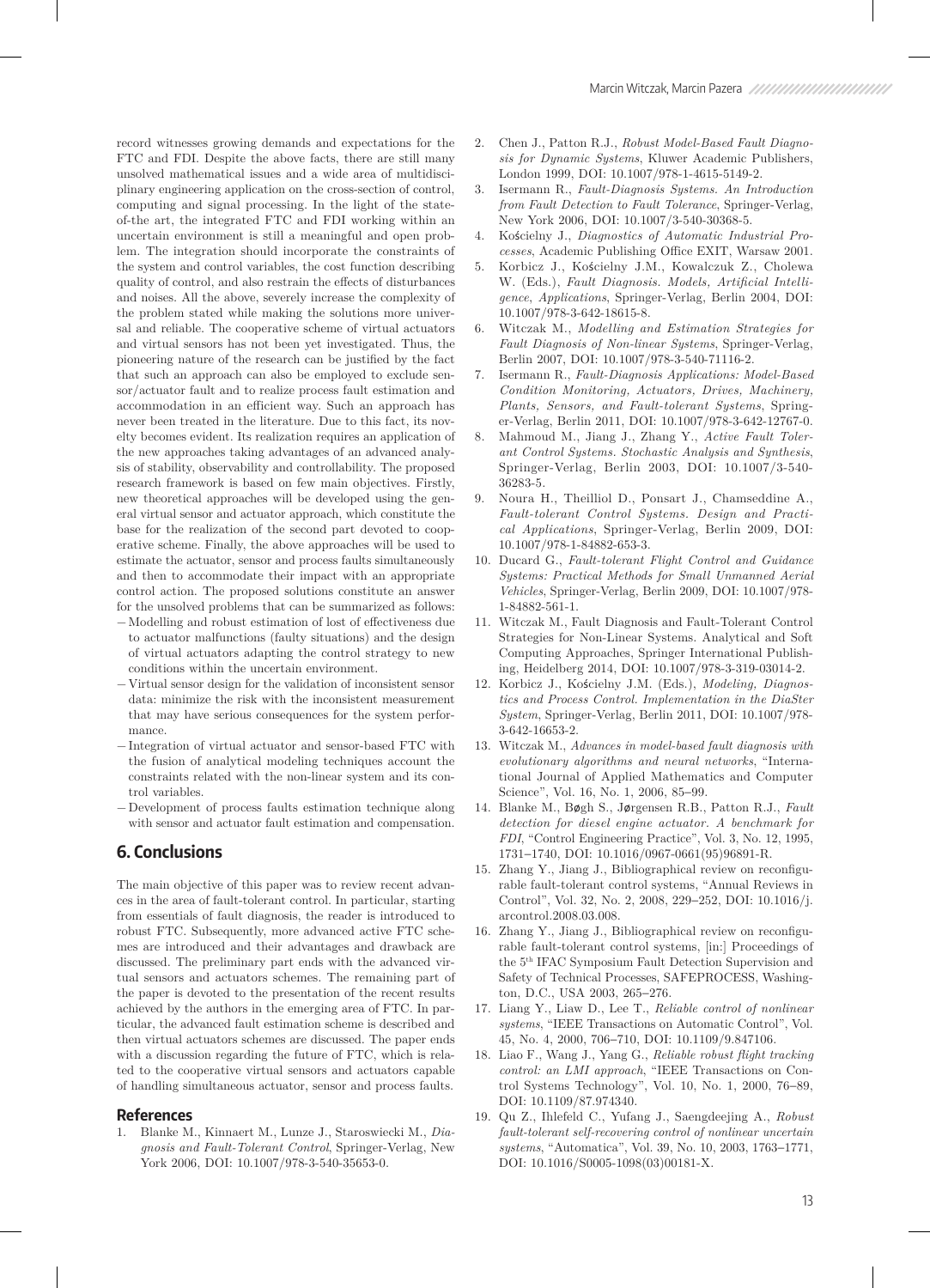- 20. Li H., Zhao Q., Yang Z., *Reliability modeling of fault tolerant control systems*, "International Journal of Applied Mathematics and Computer Science", Vol. 17, No. 4, 2007, 491−504, DOI: 10.2478/v10006-007-0041-0.
- 21. Blanke M., Kinnaert M., Lunze J., Staroswiecki M., *Diagnosis and Fault-Tolerant Control*. Second Edition. Springer-Verlag Berlin Heidelberg, 2006, DOI: 10.1007/978-3-540-35653-0.
- 22. Dziekan L., Witczak M., Korbicz J., *Active fault-tolerant control design for Takagi-Sugeno fuzzy systems*, "Bulletin of the Polish Academy of Sciences: Technical Sciences", Vol. 59, No. 1, 2011, 93−102.
- 23. Madria S., Kumar V., Dalvi R., *Sensor cloud: A cloud of virtual sensors*, "IEEE Software", Vol. 31, No. 2, 2014, 70−77.
- 24. Seron M.M., De Dona J.A., *Fault tolerant control using virtual actuators and invariant-set based fault detection and identification*, [in:] Decision and Control, 2009 held jointly with the 2009 28th Chinese Control Conference. CDC/CCC 2009. Proceedings of the 48th IEEE Conference on. IEEE, 2009, 7801−7806, DOI: 10.1109/ CDC.2009.5399909.
- 25. Rotondo D., Puig V., Nejjari F., Romera J., *A fault-hiding approach for the switching quasi-LPV fault tolerant control of a four-wheeled omnidirectional mobile robot*, "IEEE Transactions on Industrial Electronics", Vol. 62, No. 6, 2015, 3932−3944, DOI: 10.1109/TIE.2014.2367002.
- 26. Pratt J., Torres A., Dilworth P., Pratt G., *Virtual actuator control*, [in:] Proceedings of the 1996 IEEE/RSJ International Conference on Intelligent Robots and Systems' 96, IROS 96, Vol. 3. IEEE, 1996, 1219−1226, DOI: 10.1109/ IROS.1996.568974.
- 27. Pawlowski A., Cervin A., Guzman J.L., Berenguel M., *Generalized predictive control with actuator deadband for event-based approaches*, "IEEE Transactions on Industrial Informatics", Vol. 10, No. 1, 523−537, 2014, DOI: 10.1109/ TII.2013.2270570.
- 28. Shin J., Kurdahi F., Dutt N., *Cooperative on-chip temperature estimation using multiple virtual sensors*, "IEEE Embedded Systems Letters", Vol. 7, No. 2, 2015, DOI: 10.1109/LES.2015.2400992.
- 29. Keller J.Y., Darouach M., *Two-stage Kalman estimator with unknown exogenous inputs*, "Automatica", Vol. 35, No. 2, 1999, 339−342, DOI: 10.1016/S0005-1098(98)00194-0.
- 30. Gillijns S., De Moor B., *Unbiased minimum-variance input and state estimation for linear discrete-time systems*, "Automatica", Vol. 43, No. 1, 2007, 111−116, DOI: 10.1016/j.automatica.2006.08.002.
- 31. Khémiri K., Ben Hmida F., Ragot J., Gossa M., *Novel optimal recursive filter for state and fault estimation of linear systems with unknown disturbances*, "International Journal of Applied Mathematics and Computer Science", Vol. 21, No. 4, 629−637, 2011, DOI: 10.2478/v10006-011- 0049-3.
- 32. Zhang X., Polycarpou M., Parisini T., *Fault diagnosis of a class of nonlinear uncertain systems with Lipschitz nonlinearities using adaptive estimation*, "Automatica", Vol. 46, No. 2, 2010, 290−299, DOI: 10.1016/j.automatica.2009.11.014.
- 33. Veluvolu K.C., Kim M.Y., Lee D., *Nonlinear sliding mode high-gain observers for fault estimation*, "International Journal of Systems Science", Vol. 42, No. 7, 2011, 1065−1074, DOI: 10.1080/00207721.2011.573102.
- 34. Nobrega E.G., Abdalla M.O., Grigoriadis K.M., *Robust fault estimation of uncertain systems using an LMI-based approach*, "International Journal of Robust and Nonli-

near Control", Vol. 18, No. 18, 2008, 1657−1680, DOI: 10.1002/rnc.1313.

- 35. Rotondo D., Nejjari F., Puig V., *A virtual actuator and sensor approach for fault tolerant control of LPV systems*, "Journal of Process Control", Vol. 24, No. 3, 2014, 203−222, DOI: 10.1016/j.jprocont.2013.12.016.
- 36. Ichalal D., Marx B., Ragot J., Maquin D., *Fault detection, isolation and estimation for Takagi-Sugeno nonlinear systems*, "Journal of the Franklin Institute", Vol. 351, No. 7, 2014, 3651−3676, DOI: 10.1016/j.jfranklin.2013.04.012.
- 37. Seron M.M., De Doná J.A., *Robust fault estimation and compensation for LPV systems under actuator and sensor faults*, "Automatica", Vol. 52, 2015, 294–301, DOI: 10.1016/j.automatica.2014.12.003.
- 38. Tabatabaeipour S.M., Bak T., *Robust observer-based fault estimation and accommodation of discrete-time piecewise linear systems*, "Journal of the Franklin Institute", Vol. 351, No. 1, 2014, 277–295, 10.1016/j.jfranklin.2013.08.021.
- 39. De Persis C., De Santis R., Isidori A., *Nonlinear actuator fault detection and isolation for a VTOL aircraft*, [in:] Proceedings of the 2001 American Control Conference, 2001, 4449–4454, DOI: 10.1109/ACC.2001.945679.
- 40. Amato F., Cosentino C., Mattei M., Paviglianiti G., *A mixed direct/functional redundancy scheme for the FDI on a small commercial aircraft*, [in:] Proceedings of the SAFEPROCESS03, IFAC Symposium, 2003, 167−172.
- 41. Hammouri H., Kinnaert M., El Yaagoubi E.H., *Observer- -based approach to fault detection and isolation for nonlinear systems*, "IEEE Trans. on Automatic Control", Vol. 44, No. 10, 1999, 1879−1884, DOI: 10.1109/9.793728.
- 42. De Persis C., Isidori A., *An H\_infty-suboptimal fault detection filter for bilinear systems*, [in:] Proceedings of the Nonlinear Control in the Year 2000, 331−339, 2000, DOI: 10.1007/BFb0110224.
- 43. De Persis C., A. Isidori, *A geometric approach to nonlinear fault detection and isolation*, "IEEE Transactions on Automatic Control", Vol. 46, No. 6, 853−865, 2001, DOI: 10.1109/9.928586.
- 44. Mattei M., Paviglianiti G., Scordamaglia V., *Nonlinear observers with H\_infty performace for sensor fault detection and isolation: a linear matrix inequality design procedure*, "Control Engineering Practice", Vol. 13, No. 10, 2006, 1271−1281, DOI: 10.1016/j.conengprac.2004.11.012.
- 45. Mrugalski M., *An unscented Kalman filter in designing dynamic GMDH neural networks for robust fault detection*, "International Journal of Applied Mathematics and Computer Science", Vol. 23, No. 1, 2013, 157−169, DOI: 10.2478/amcs-2013-0013.
- 46. Witczak M., Buciakowski M., Puig V., Rotondo D., Nejjari F., *An LMI approach to robust fault estimation for a class of nonlinear systems*, "International Journal of Robust and Nonlinear Control", 2015, DOI: 10.1002/rnc.3365.
- 47. Tan C., Edwards C., *Multiplicative fault reconstruction using sliding mode observers*, [in:] Asian Control Conference, Vol. 2, 2004, 957−962.
- 48. Chunyan G., Qing Z., Guang-Ren D., *Multiplicative fault estimation for a type of nonlinear uncertain system*, [in:] 30th Chinese Control Conference, IEEE, 2011, 4355−4360.
- 49. Gao C., Duan G., *Robust adaptive fault estimation for a class of nonlinear systems subject to multiplicative faults*, "Circuits, Systems, and Signal Processing", Vol. 31, No. 6, 2012, 2035−2046, 10.1007/s00034-012-9434-x.
- 50. Shi F., Patton R., *A robust adaptive approach to wind turbine pitch actuator component fault estimation*, [in:] 2014 UKACC International Conference on Control, IEEE, 468−473, DOI: 10.1109/CONTROL.2014.6915185.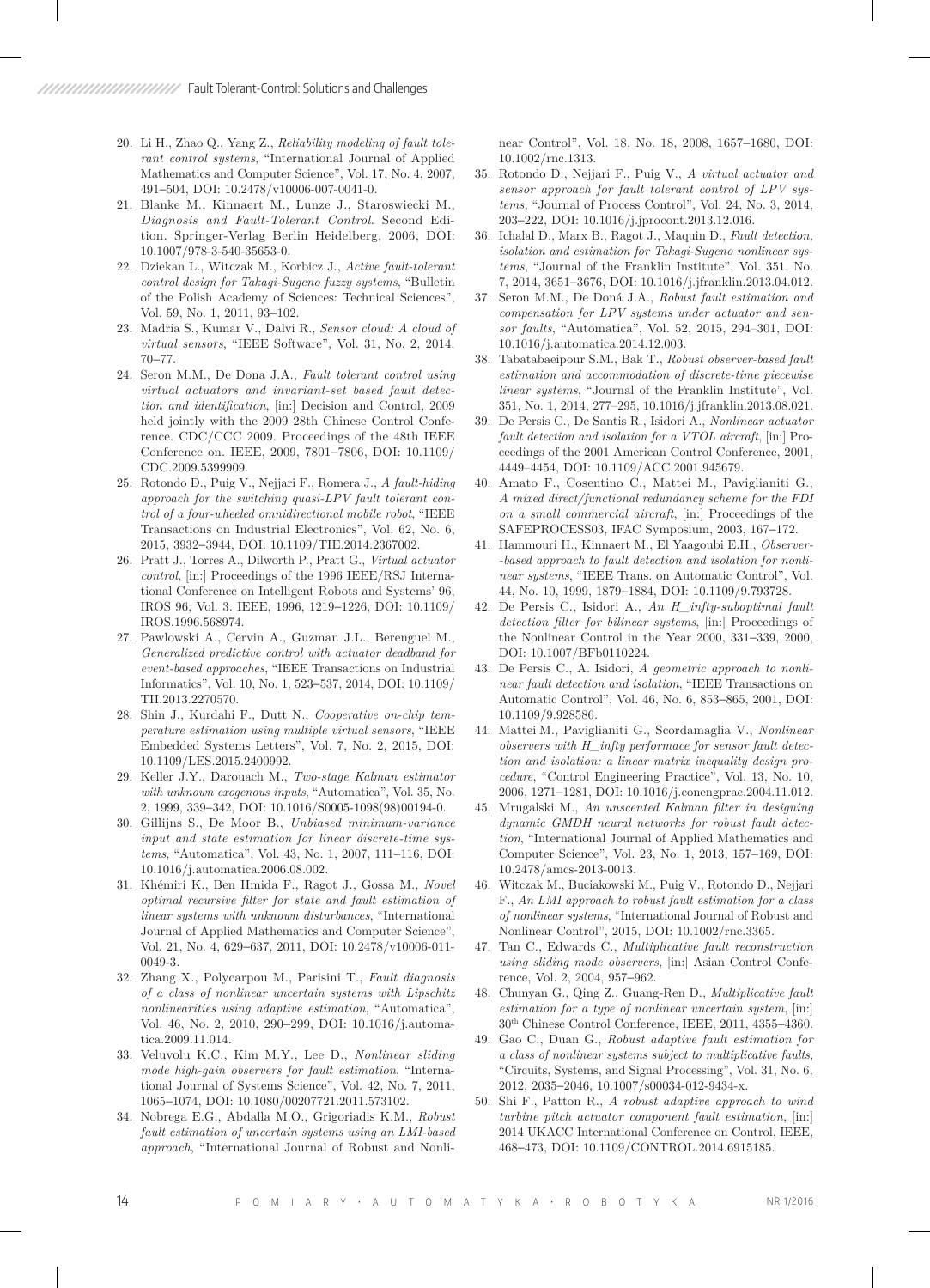- 51. Witczak M., Puig V., de Oca S., A fault-tolerant control strategy for non-linear discrete-time systems: application to the twin-rotor system, "International Journal of Control", Vol. 86, No. 10, 2013, 1788−1799, DOI: 10.1080/00207179.2013.796592.
- 52. Witczak M., Buciakowski M., Aubrun C., *Predictive actuator fault-tolerant control under ellipsoidal bounding*, "International Journal of Adaptive Control and Signal Processing", 2015, DOI: 10.1002/acs.2567.
- 53. Kouvaritakis B., Rossiter J.A., Schuurmans J., *Effcient robust predictive control*, "IEEE Transactions on Automatic Control", Vol. 45, No. 8, 2000, 1545−1549, DOI: 10.1109/9.871769.
- 54. Witczak P., Witczak M., Korbicz J., Aubrun Ch., *A robust predictive actuator fault-tolerant control scheme for Takagi-Sugeno fuzzy systems*, "Bulletin of the Polish Academy of Sciences: Technical Sciences", Vol. 63, No. 4, 977−987, 2015.
- 55. Odgaard P.F., Stoustrup J., *A benchmark evaluation of fault tolerant wind turbine control concepts*, "IEEE Transactions on Control Systems Technology", Vol. 23, No. 3, 1221−1228, 2015, DOI: 10.1109/TCST.2014.2361291.
- 56. Zhang H., Krogh B., Moura J.M., Zhang W., *Estimation in virtual sensor-actuator arrays using reduced-order physical models*, [in:] 43rd IEEE Conference on Decision and Control, Vol. 4, 2004, 3792−3797, DOI: 10.1109/ CDC.2004.1429329.
- 57. Modirnia R., Boulet B., *Model-based virtual sensors and core-temperature observers in thermoforming applications*, "IEEE Transactions on Industry Applications", Vol. 49, No. 2, 721−730, 2013, DOI: 10.1109/TIA.2013.2244544.
- 58. Gosiewski Z., Kulesza Z., *Virtual collocation of sensors and actuators for a flexible rotor supported by active magnetic bearings*, [in:] 14th International Carpathian Control Conference (ICCC), 2013, 94−99, DOI: 10.1109/CarpathianCC.2013.6560518.
- 59. [www.inteco.com.pl] INTECO. *Multitank System User's manual*, 2013.

TIMI MINIMUM MINIMUM MINIMUM MINIMUM MINIMUM MINIMUM M

# Sterowanie tolerujące uszkodzenia: rozwiązania i wyzwania

Streszczenie: Systemy sterowania tolerującego uszkodzenia FTC (ang. Fault-Tolerant Control) są obecnie intensywnie badane, zarówno z teoretycznego, jak i praktycznego punktu widzenia. Znajduje to odzwierciedlenie w wielu publikacjach naukowych oraz w liczbie międzynarodowych zespołów zaangażowanych w badania nad tym zagadnieniem. FTC jest postrzegane jako technika integrująca zaawansowane strategie diagnostyki uszkodzeń z nowoczesnymi metodami sterowania, umożliwiająca dalsze funkcjonowanie systemu w warunkach uszkodzeń. Teoria diagnostyki uszkodzeń i sterowania jest dobrze rozwinięta i udokumentowana dla systemów liniowych. Istnieją również rozwiązania zmniejszające zależność między jakością funkcjonowania powyższych metod, a niepewnością modelu opisującego sterowany i diagnozowany, która może być spowodowana takimi czynnikami jak: różnice między kopiami użytych elementów konstrukcyjnych, niestacjonarność systemu, zewnętrzne zakłócenia, szumy pomiarowe, itd. Oznacza to, że opracowywanie analogicznych rozwiązań dla systemów nieliniowych jest w pełni uzasadnione. Jedną z głównych trudności w obecnym rozwoje FTC jest fakt, że większość prac prezentowanych w literaturze traktuje problemy diagnostyki uszkodzeń i FTC niezależnie. Niestety, idealna diagnostyka uszkodzeń, a w szczególności ich identyfikacja (określenie rozmiaru uszkodzeń) jest niemożliwa do uzyskania. Uzasadnia to konieczność projektowania zintegrowanych układów diagnostyki i FTC uwzględniających tą niepożądaną właściwość, zarówno dla układów liniowych, jak i nieliniowych. Jak wskazuje przegląd licznych prac w zakresie FTC oraz monografii związanych z tą tematyką, problem integracji jest traktowany bardzo pobieżnie, a jego rozwiązanie zastępuje się szeregiem (zazwyczaj restrykcyjnych) założeń, jakie musi spełniać układ diagnostyczny stanowiący jeden z elementów FTC. Biorąc pod uwagę powyższe uwarunkowania, referat koncentruje się na prezentacji nowoczesnych rozwiązań w zakresie FTC z zastosowaniem technik analitycznych i metod obliczeń inteligentnych. Omawia się również efektywne metody sterowania tolerującego uszkodzenia wraz z procesem integracji układów sterownia i diagnostyki uszkodzeń.

**Słowa kluczowe:** diagnostyka uszkodzeń, sterowanie tolerujące uszkodzenia, uszkodzenie, awaria, odporność